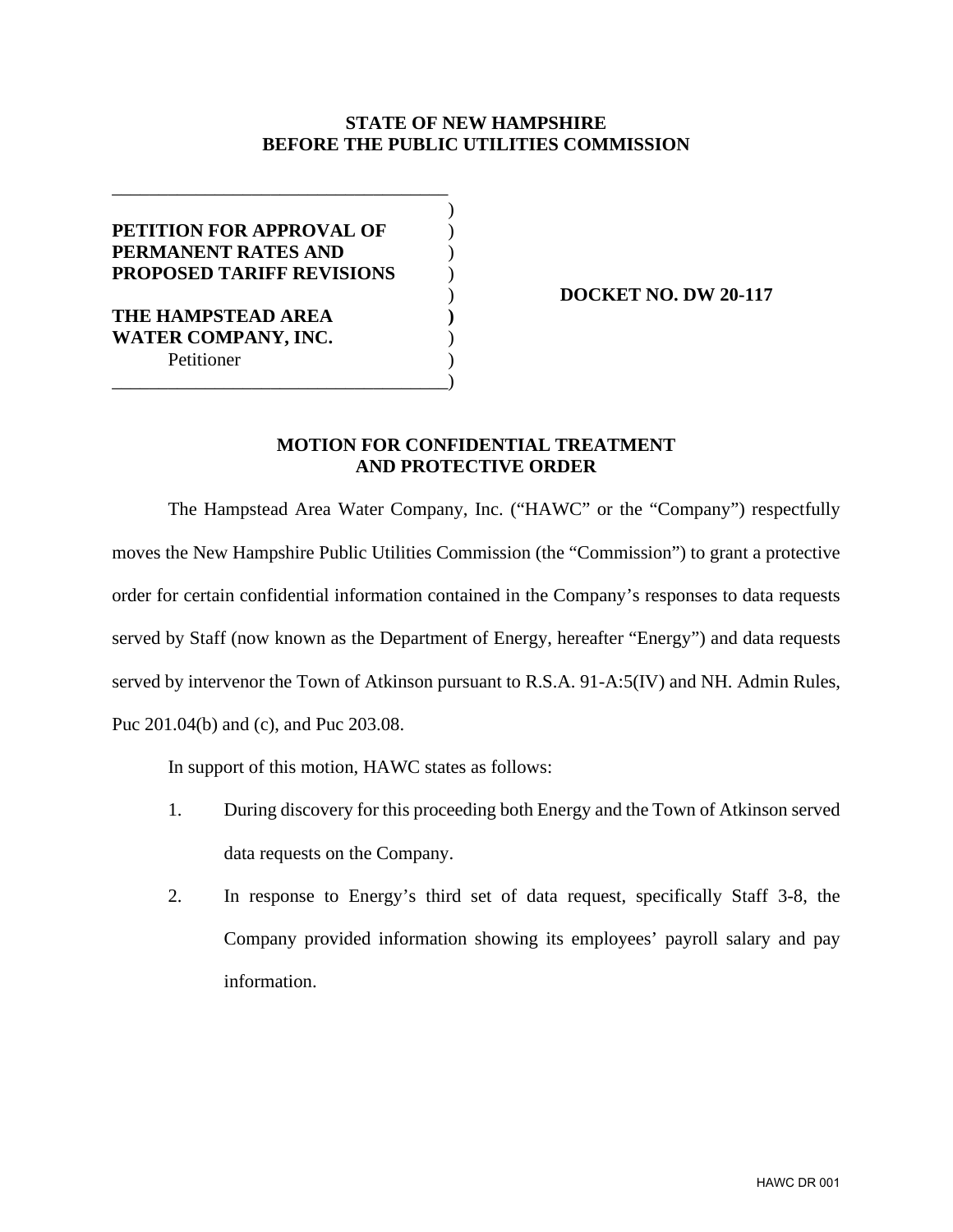- 3. In response to the Town of Atkinson's fifth set of data requests, specifically Atkinson 5-38, the Company provided information showing its employees' salary and pay information.
- 4. On Friday September 24 the Company learned that the Town of Atkinson plans to publish all data requests and the Company's respective responses.
- 5. Over the weekend the Company has identified the attached responses to data requests that it seeks to be protected from public disclosure.
- 6. Attached to this motion are redacted versions of the documents to which confidential treatment is sought, marked "Redacted" and to be served to the service list. An unredacted version of the submissions marked "Confidential" will be provided only to the PUC.
- 7. Pursuant to Puc 203.08 (a) "the commission shall upon motion issue a protective order providing for confidential treatment of one or more documents upon a finding that the document or documents are entitled to such treatment pursuant to RSA 91- A:5, or other applicable law…"
- 8. The Commission employs a multi-part analysis to determine whether certain information qualifies for confidential treatment: (1) whether the information sought is confidential, commercial, or financial information; and (2) whether disclosure of that information would constitute an invasion of privacy. *EnergyNorth Natural Gas, Inc. d/b/a National Grid NH*, DG 10-017, Order No. 25-208 at 7-8 (March 23, 2011). An invasion of privacy analysis, in turn, requires an evaluation of three factors: (1) whether there is a privacy interest at stake that would be invaded by disclosure; (2) whether there is public interest in disclosure; and (3) a balance of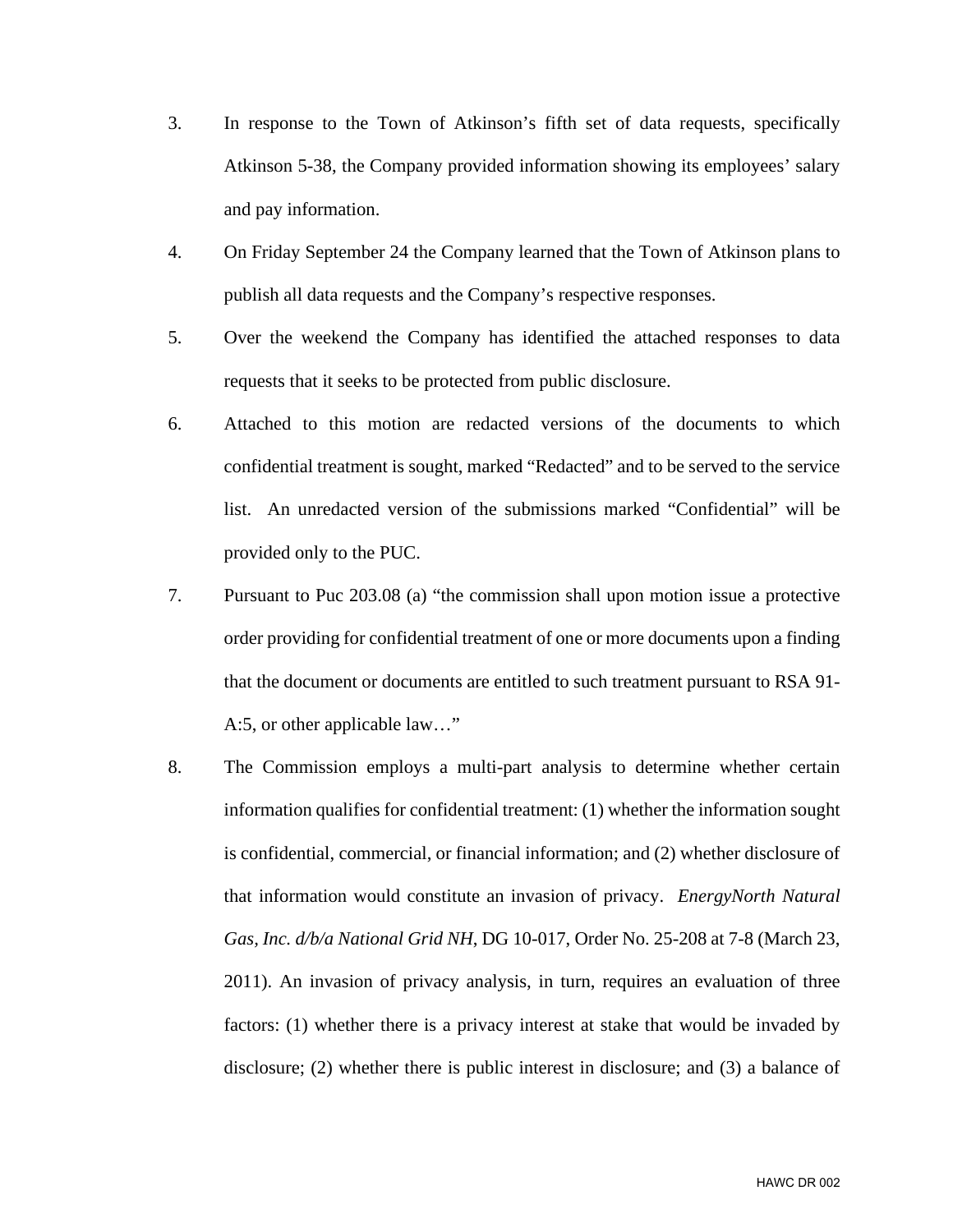the public's interest in disclosure and the interests in nondisclosure. *Lamy v. N.H. Pub. Util. Comm'n,* 152 N.H. 106, 109 (2005)

- 9. RSA 91-A:5(IV) expressly exempts from public disclosure requirements of any "records pertaining to…confidential, commercial or financial information…" RSA 91-A:5 (IV).
- 10. In *United Steelworkers, AFL-CIO v. Nashua Telegraph, et al, Case No.* 226-2012-CV-00134, issued on January 17, 2013 (copy attached as Exhibit 1) the New Hampshire Superior Court held that employee salary information is not subject to disclosure under RSA 91-A. Citing to *Prof'l Firefighters of N.H. v. Local Gov't Ctr., Inc.*, 159 N.H. 699, 708 (2010) (The Court agrees that…employees have an expectation oof privacy in their salary as private employees.).
- 11. The proposed information the Company seeks to deemed confidential falls within RSA 91-A:5(IV) exemption because they are confidential commercial or financial information that reveals employee pay and salary information and all work for a private employer.
- 12. For these reasons, HAWC requests that the Commission issue a protective order granting this motion and protecting from public disclosure the information identified in this motion that the Company asserts is confidential.
- 13. The specific documents the Company asserts is confidential are attached to this Motion and submitted pursuant to Puc 201.04(b) and (c).

WHEREFORE, The Hampstead Area Water Company, Inc., respectfully requests the Commission grant this motion and issue an order protecting from public disclosure the information identified in this motion that the Company asserts is confidential.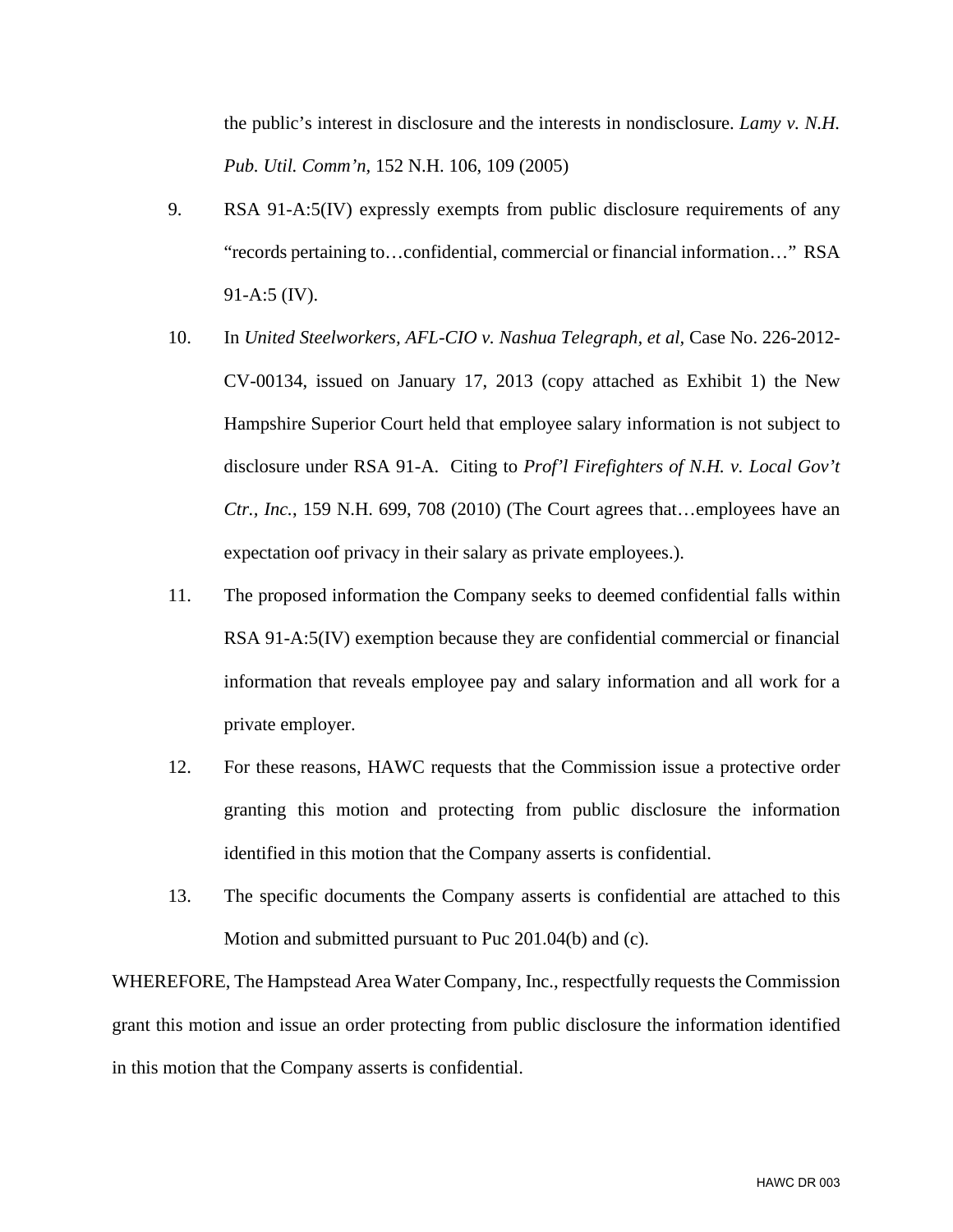Respectfully submitted,

## THE HAMPSTEAD AREA WATER COMPANY, INC.

 */s/ Anthony S. Augeri, Esq.* \_\_\_ Anthony S. Augeri, Esq., General Counsel

Dated: September 27, 2021

## Certificate of Service

I certify that a copy of the foregoing document was served via the PUC's docket-related service list for this proceeding.

 */s/ Anthony S. Augeri, Esq.* \_\_\_ Anthony S. Augeri, Esq., General Counsel